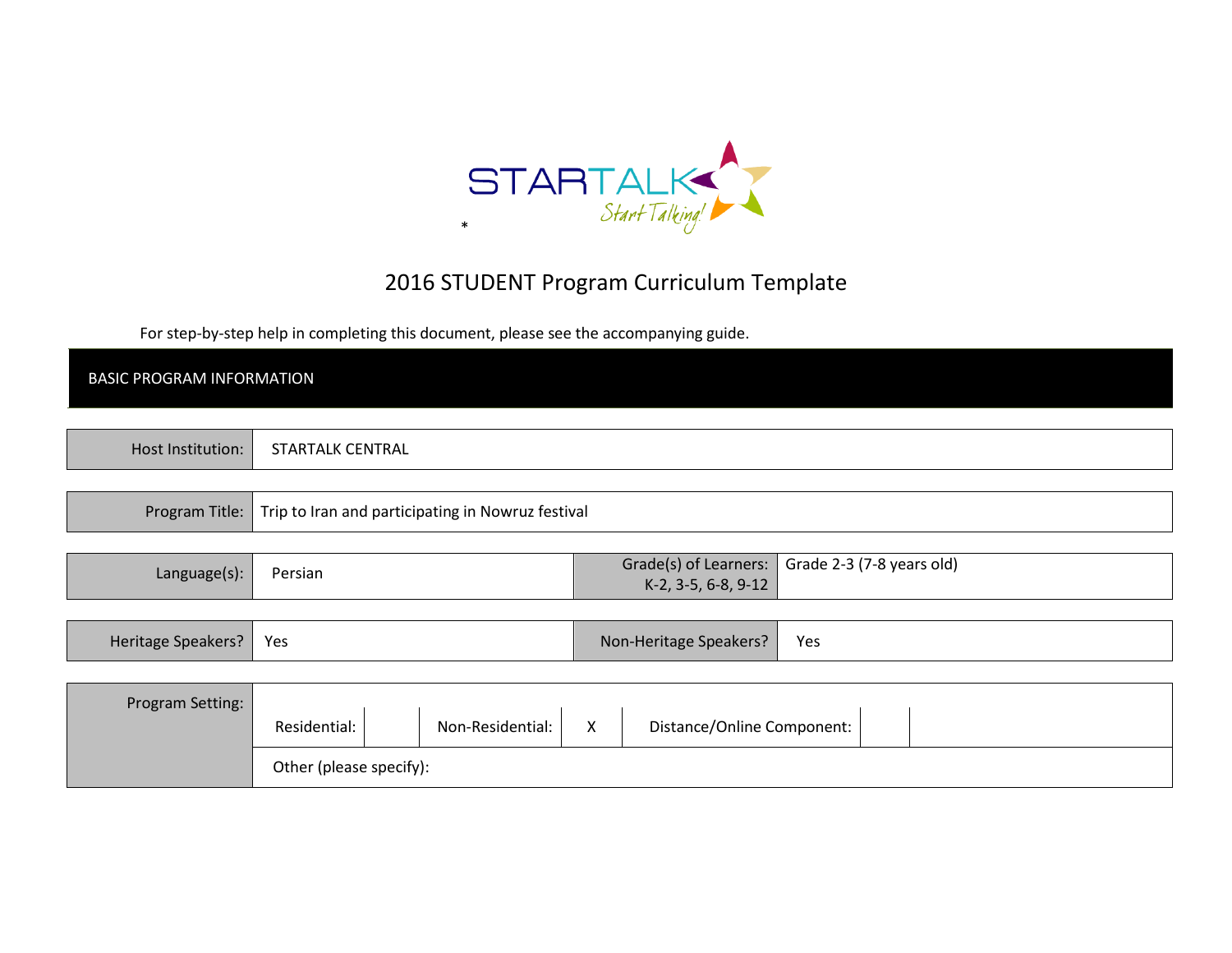| 80<br>20<br><b>Contact Hours:</b><br>Weeks/Days:<br>Days |
|----------------------------------------------------------|
|----------------------------------------------------------|

| Target Proficiency<br>Level: J  | Reading and Writing: | (during and by end of program) | Target Performance Level(s): Reading and Writing: |
|---------------------------------|----------------------|--------------------------------|---------------------------------------------------|
| (by end of program) Novice High |                      |                                | Intermediate Low                                  |

If your program will enroll learners at different developmental and language proficiency levels, please fill out a separate template for each group.

| Curriculum designed by: Ms. Hajar Shakhali |                       |
|--------------------------------------------|-----------------------|
|                                            |                       |
| Email:                                     | hajarparish@gmail.com |

#### STARTALK-endorsed Principles for Effective Teaching and Learning

- ▪Implementing a standards-based and thematically organized curriculum
- ▪Facilitating a learner-centered classroom
- Using target language and providing comprehensible input for instruction
- ▪Integrating culture, content, and language in a world language classroom
- ▪Adapting and using age-appropriate authentic materials
- ▪Conducting performance-based assessment

### STAGE 1: What will learners be able to do with what they know by the end of the program?

Program Overview and Theme

 In a paragraph, provide a brief overview of your program. What is the theme that will guide standards-based instruction and learning throughout the program? What will learners experience during the program? What do you hope learners will be able to do after the program ends?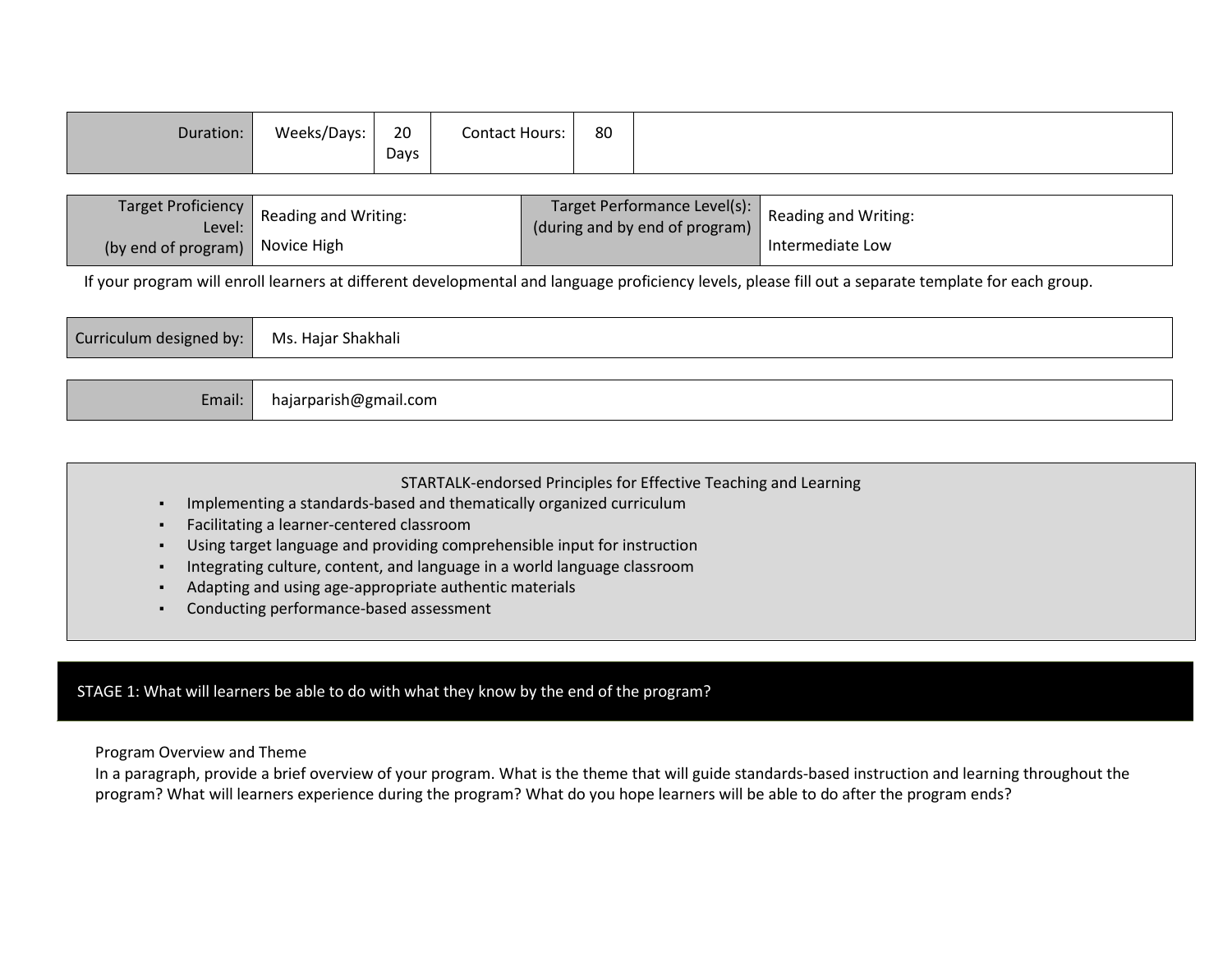- 1. Does the Program Overview describe who will be part of the program and what they will do?
- 2. Do you see evidence of the 3 5Cs in the3 program overview?

Theme: "Trip to Iran and participating in Nowruz festival." Nowruz (new day), which marks the beginning of spring, is widely celebrated in Iran and the neighboring countries of Afghanistan and Tajikistan on New Year's Day (according to the solar calendar). The history of Nowruz goes back three thousand years. Through interactive activities, learner will explore traditions and customs that are involved with Nowruz celebration. They will learn when and for how long Nowruz is celebrated, as well as what families and societies do in order to welcome the start of spring on Nowruz.

The course will target learners in  $2^{nd}$  and  $3^{rd}$  grades (7-8 years old); however, activities will be varied in order to differentiate instruction for older learners who are entering the program at the level. For instance, younger children will be exposed to and practice the language using coloring and drawing, while older learners will complete charts and Venn diagrams.

The curriculum is intended for intensive STARTALK programs (5 days a week, 6 hours per day, including 2 hours for homework and further practice), but can be easily adapted for different program structures such as weekend schools, semester long programs, etc.

In the process of learning, students will read short and simple texts, listen to stories, and play related games during Nowruz. Learners will also interpret works of art, photographs, and simple pieces of literature (i.e., children's songs, games, etc.). Learners will further work in pairs or small groups to identify similarities and differences between New Year's celebrations in Iran and in the United States. They will look at Nowruz related pictures and predict/brainstorm ideas that may be associated with Nowruz. They will listen to authentic texts about Nowruz and complete charts answering What, When, Where, questions. By the end of the program, learners will be able to write about favorite foods, games, activities, and important places that usually Iranian visit during Nowruz celebration in Iran and present their writings to other students through short notes or Moodle/Facebook postings. They will also be able to identify areas that are similar or different from those New Year celebrations in the United States.

Select the appropriate mode from the NCSSFL-ACTFL Can-Do Benchmarks. Then, select program specific NCSSFL-ACTFL Can-Do Statements or create your own program Can-Do statements for the proficiency level(s) and mode you have selected. Attention to and balance of the various modes will depend on your program goals(s). LinguaFolio® Online will then allow programs to document progress on the learning goals that are identified.

| NCSSFL-ACTFL GLOBAL CAN-DO BENCHMARKS<br>Be sure to label the mode and proficiency level of each statement. | PROGRAM CAN-DO STATEMENTS<br>OR NCSSFL-ACTFL CAN-DO STATEMENTS<br>Number the Can-Do statements here and then transfer to Stage 3. |  |
|-------------------------------------------------------------------------------------------------------------|-----------------------------------------------------------------------------------------------------------------------------------|--|
| Interpretive Reading                                                                                        |                                                                                                                                   |  |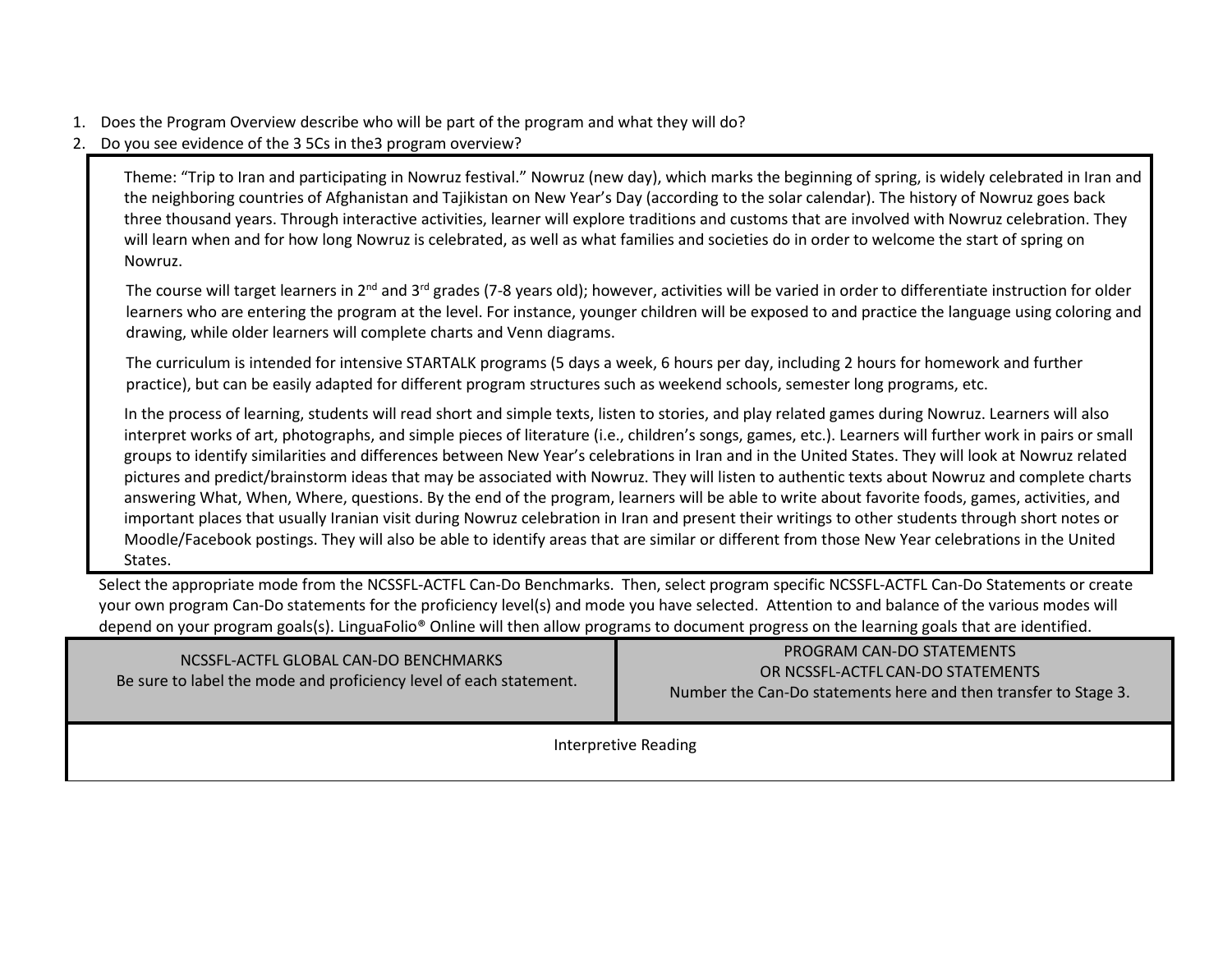| Novice High: I can understand familiar words, phrases, and sentences<br>within short and simple texts related to everyday life. I can sometimes<br>understand the main idea of what I have read.<br>Intermediate Low: I can understand the main idea of short and simple texts<br>when the topic is familiar. | 1. I can sometimes read and understand questions related to topics<br>such as, family, someone's physical appearance, and Iran's historical<br>places.<br>2. I can read and understand short and simple text related to topics,<br>such as greeting and introduction, Nowruz celebrations, shopping, and<br>public transportation in Iran. |  |
|---------------------------------------------------------------------------------------------------------------------------------------------------------------------------------------------------------------------------------------------------------------------------------------------------------------|--------------------------------------------------------------------------------------------------------------------------------------------------------------------------------------------------------------------------------------------------------------------------------------------------------------------------------------------|--|
|                                                                                                                                                                                                                                                                                                               | Interpersonal Communication                                                                                                                                                                                                                                                                                                                |  |
| Novice High: I can communicate and exchange information about familiar<br>topics using phrases and simple sentences, sometimes supported by<br>memorized language. I can usually handle short social interactions in<br>everyday situations by asking and answering simple questions.                         | 3. I can communicate with friends through short and simple emails<br>and Moodle postings about very familiar topics, such as greeting and<br>introduction, Nowruz celebrations, shopping, and public<br>transportation in Iran                                                                                                             |  |
| Intermediate Low: I can participate in conversations on a number of familiar<br>topics using simple sentences. I can handle short social interactions in<br>everyday situations by asking and answering simple questions.                                                                                     | 4. I can read and send short and simple messages to someone about<br>topics such as, family, someone's physical appearance, and Iran's<br>historical places                                                                                                                                                                                |  |
| <b>Presentational Writing</b>                                                                                                                                                                                                                                                                                 |                                                                                                                                                                                                                                                                                                                                            |  |
| Novice High: I can write short messages and notes on familiar topics related<br>to everyday life.                                                                                                                                                                                                             | 5. I can present though Facebook/ or Moodle posting on topics related<br>to greeting and introduction, Nowruz celebrations, shopping, and<br>public transportation in Iran                                                                                                                                                                 |  |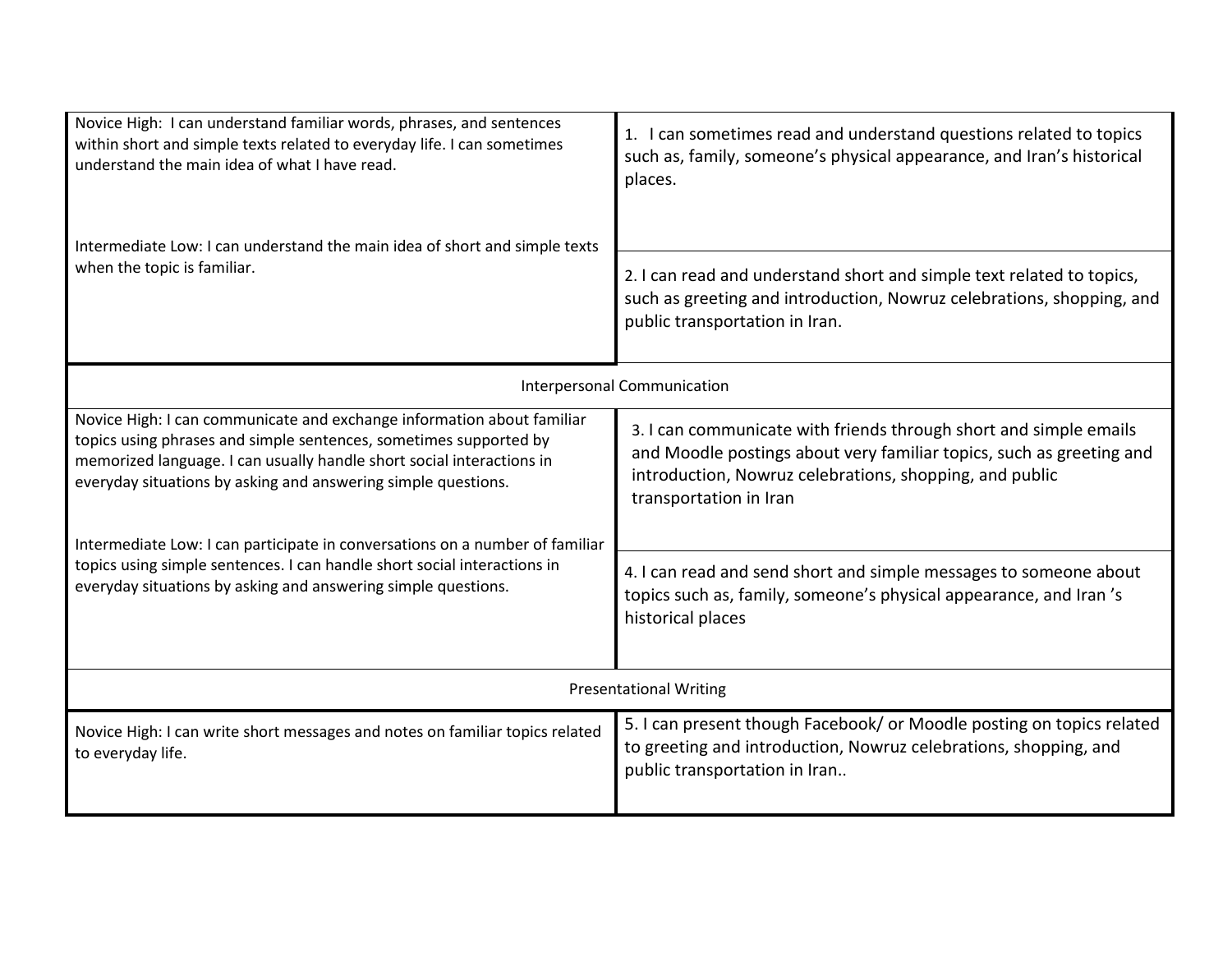| Intermediate Low: I can write briefly about most familiar topics and present | 6. Can write simple messages about familiar topics such as, family, |  |
|------------------------------------------------------------------------------|---------------------------------------------------------------------|--|
| information using a series of simple sentences.                              | someone's physical appearance, and Iran's historical places.        |  |
|                                                                              |                                                                     |  |

You may add additional rows as necessary.

## STAGE 2: How will learners demonstrate what they can do with what they know by the end of the program?

Summative Performance Assessment

 Describe the major summative performance assessments you will use for each of the three communicative modes. These assessments will provide evidence that learners have achieved the program learning objectives. (Are all of these tasks to be accomplished in the target language? It would seem above the capability of a NH/IL student to, for example, tell a memorable or interesting story about their families when they are at the word/phrase level with only the beginning ability to put just a few sentences together.)

| <b>INTERPRETIVE TASK</b>                                                                                                                                                                                                                                                                                                                                          | <b>INTERPERSONAL TASK</b>                                                                                                                                                                                                                                                                                                                                          | PRESENTATIONAL TASK                                                                                                                                                                                                                                                                                                          |
|-------------------------------------------------------------------------------------------------------------------------------------------------------------------------------------------------------------------------------------------------------------------------------------------------------------------------------------------------------------------|--------------------------------------------------------------------------------------------------------------------------------------------------------------------------------------------------------------------------------------------------------------------------------------------------------------------------------------------------------------------|------------------------------------------------------------------------------------------------------------------------------------------------------------------------------------------------------------------------------------------------------------------------------------------------------------------------------|
| Learners understand, interpret, and analyze what<br>is heard, read, or viewed on a variety of topics.                                                                                                                                                                                                                                                             | Learners interact and negotiate meaning in<br>spoken, or written conversations to share<br>information, reactions, feelings, and opinions.                                                                                                                                                                                                                         | Learners present information, concepts, and ideas<br>to inform, explain, persuade, and narrate on a<br>variety of topics using appropriate media and<br>adapting to various audiences of listeners,<br>readers, or viewers.                                                                                                  |
| Learners will read simple texts about the Nowruz<br>festival in Iran. They will read about what people<br>usually do and how they celebrate the New Year.<br>The learners will complete graphic organizers on<br>the Nowruz celebration. Learners will also<br>compare and contrast New Year's customs and<br>traditions of Iran with those in the United States, | The learners will use the information from the<br>graphic organizers and Venn diagrams to write<br>emails and inform each other about differences<br>and similarities of culture in Iran and in the United<br>States. Other students will read emails and send<br>replys. They will write what new information they<br>have learned and why the new information is | The learners will post and present the findings<br>from their readings and other instructional<br>activities to the class. They will write simple<br>explanations about Nowruz rituals in Iran. They<br>will also share their knowledge about historical<br>places and other related topics and answer<br>related questions. |
| using a Venn diagram.                                                                                                                                                                                                                                                                                                                                             | important/interesting. Learners will also                                                                                                                                                                                                                                                                                                                          |                                                                                                                                                                                                                                                                                                                              |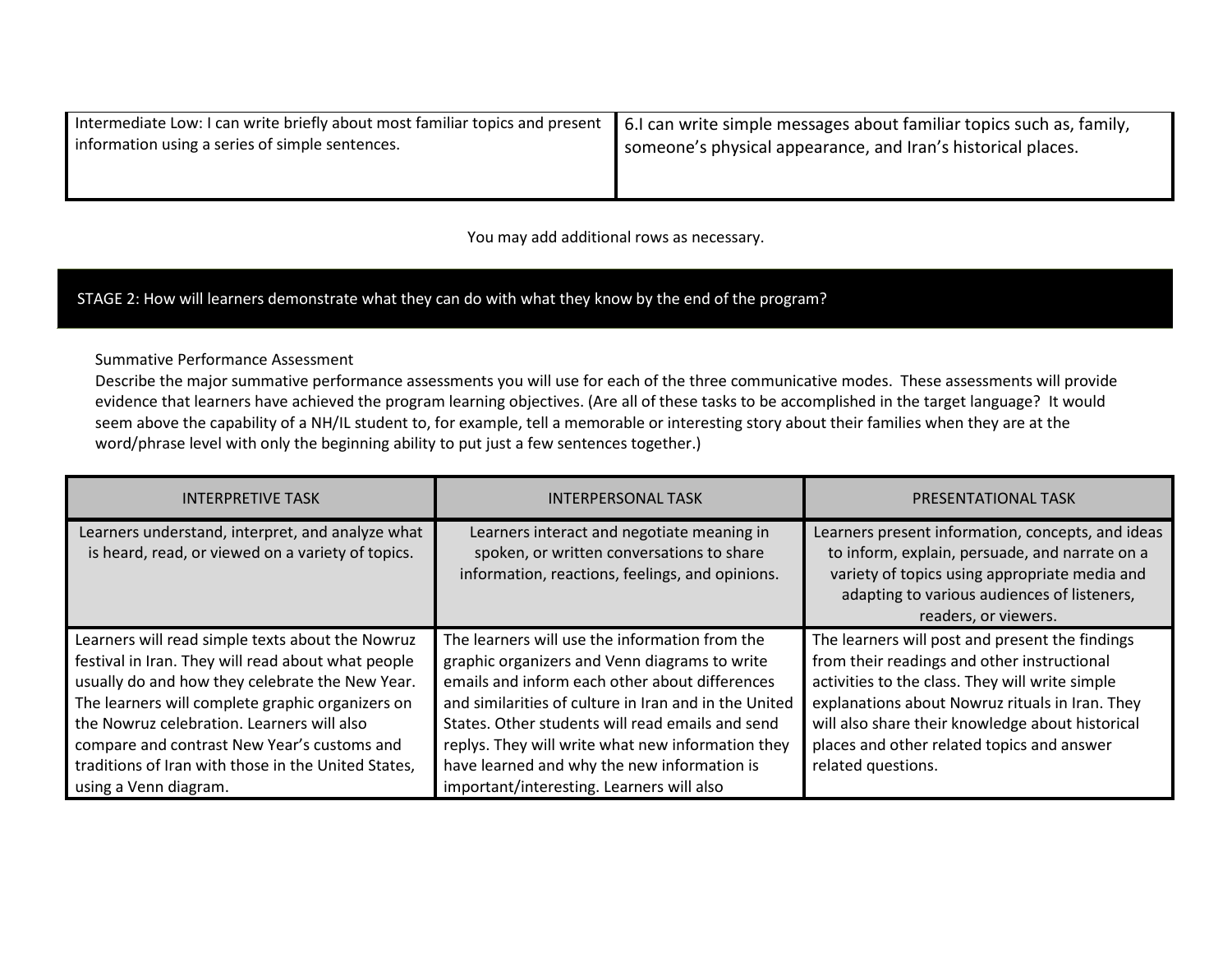| communicating through Moodle/Facebook |  |
|---------------------------------------|--|
| . .<br>postings.                      |  |

### STAGE 3: What will prepare learners to demonstrate what they can do with what they know?

Learning Experiences

In this section, list the major learning experiences and related evidence of learning from the beginning through the end of your unit/program. Complete the first column with the program Can-Dos developed or identified in Stage 1. In the second column, determine the specific linguistic, cultural, and other subject matter knowledge and skills that learners will acquire as they work with your program theme. In the third column, indicate the learning experiences that will allow learners to develop these skills and knowledge so that they can perform the summative tasks identified in Stage 2.

| PROGRAM CAN-DO STATEMENTS<br>NCSSFL-ACTFL CAN-DO STATEMENTS<br>Learners can                                                                                                   | LANGUAGE, CULTURE, CONTENT<br>Learners need to use                                                                                                                                                                                                                                        | MAJOR LEARNING EXPERIENCES & EVIDENCE<br>Learners will experience & demonstrate                                                                                                                                                                                                                                              |  |
|-------------------------------------------------------------------------------------------------------------------------------------------------------------------------------|-------------------------------------------------------------------------------------------------------------------------------------------------------------------------------------------------------------------------------------------------------------------------------------------|------------------------------------------------------------------------------------------------------------------------------------------------------------------------------------------------------------------------------------------------------------------------------------------------------------------------------|--|
| Copy these Can-Dos directly from Stage 1,<br>Column 2. Use one row per Can-Do.                                                                                                | List the vocabulary, grammatical structures,<br>language chunks, cultural knowledge, and content<br>information that learners need to accomplish the<br>Can-Dos listed in column 1.                                                                                                       | Describe the key learning<br>tasks/activities/formative assessments that<br>allow learners to demonstrate that they can<br>meet the stated Can-Do.                                                                                                                                                                           |  |
| <b>Interpretive Reading</b>                                                                                                                                                   |                                                                                                                                                                                                                                                                                           |                                                                                                                                                                                                                                                                                                                              |  |
| <b>Novice High:</b><br>I can sometimes read and understand<br>questions related to topics such as, family,<br>someone's physical appearance, and Iran's<br>historical places. | Vocabulary: family, grand mother, grand father,<br>wife, children, daughter, son, sister, brother, uncle<br>(maternal), aunt (maternal), uncle (paternal), aunt<br>(paternal)<br>خانواده، پدربزرگ، مادربزرگ، خانم / زن، بچه (ها)، دختر،<br>پسر، خواهر، برادر، دایی، خاله، عمه ، عمو ، نفر | Younger learners:<br>Learners will be given a text with specific<br>information, supported with pictures and<br>images: Ali's dad is an engineer. His mother is a<br>doctor. In groups of two or more, they will read<br>the story for details. They will then complete a<br>similar text in which key vocabulary is missing |  |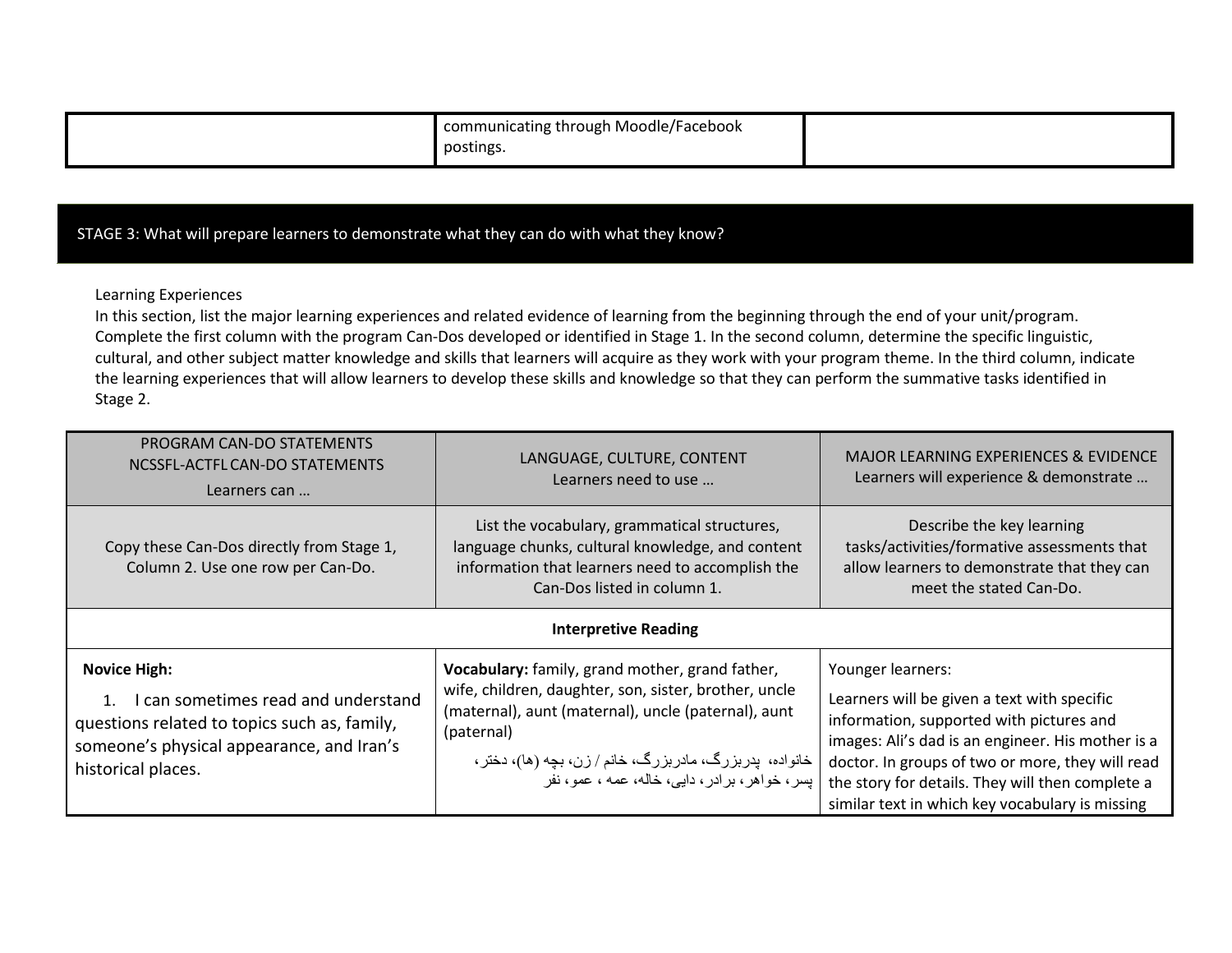| Grammatical structures: Possessive pronoun<br>endings, interrogative words, question (آيا), numbers<br>1-20, verbs: to have<br>Language Chunks: this is my father. What is your<br>father's name? Is this your grand mother? Yes, this is<br>my grandmother Parvin. How many people are in<br>your family?                                                                                              | (fill in the gaps). Each group will share its<br>completed text with other groups to find out if<br>there are any discrepancies. The instructor may<br>have to intervene to help learners notice some<br>discrepancies. A discrepancy will provide the<br>learners with an opportunity to talk about the<br>best answer and settle on one for the gap.                                                                                                                    |
|---------------------------------------------------------------------------------------------------------------------------------------------------------------------------------------------------------------------------------------------------------------------------------------------------------------------------------------------------------------------------------------------------------|---------------------------------------------------------------------------------------------------------------------------------------------------------------------------------------------------------------------------------------------------------------------------------------------------------------------------------------------------------------------------------------------------------------------------------------------------------------------------|
| این پدر من است.<br>اسم پدر شما چیست؟<br>آیا این مادر بزرگ شما است؟<br>بله، اسم مادربزرگ من پروین است <sub>.</sub><br>در خانواده شما چند نفر است؟                                                                                                                                                                                                                                                        | <b>Older Learners:</b><br>In groups of two or more, learners will read a<br>dialogue. Each learner will represent a<br>character in the dialogue. After they complete<br>the reading, they will answer comprehension<br>questions and discuss their answers with other<br>groups. The teache will facilitate learning by<br>asking guided questions.                                                                                                                      |
| Cultural knowledge: Introduction of my family<br>members<br><b>Content: Family</b>                                                                                                                                                                                                                                                                                                                      |                                                                                                                                                                                                                                                                                                                                                                                                                                                                           |
| Vocabulary: day, new, year, celebrate, celebration,<br>prepare, shop, permission, happy, ceremony<br>روز، نو، سال، جشن، مراسم، أ مادگی، خرید، لباس ، اجازه،<br>شادی، سر گر مے، سیز دہ به در ،   هفت سین<br>Grammatical structures: Verbs: to go, to wear, to<br>eat, to do, to take, to drink, Using of personal<br>endings with plural nouns, adjectives, prepositions,<br>simple present tense, verbs | Younger learners:<br>Scrambled rhymes: Learners in groups of two or<br>more will read rhymes on the Hajee Feerouz<br>song. They will also listen to the song and<br>follow along. Later, they will receive words of<br>the scrambled rhymes on pieces of paper. They<br>will find the correct order of the lines. Each<br>group will take a turn and read out their lines.<br>The other learners must decide if the lines are<br>in the correct order.<br>Older Learners: |
|                                                                                                                                                                                                                                                                                                                                                                                                         |                                                                                                                                                                                                                                                                                                                                                                                                                                                                           |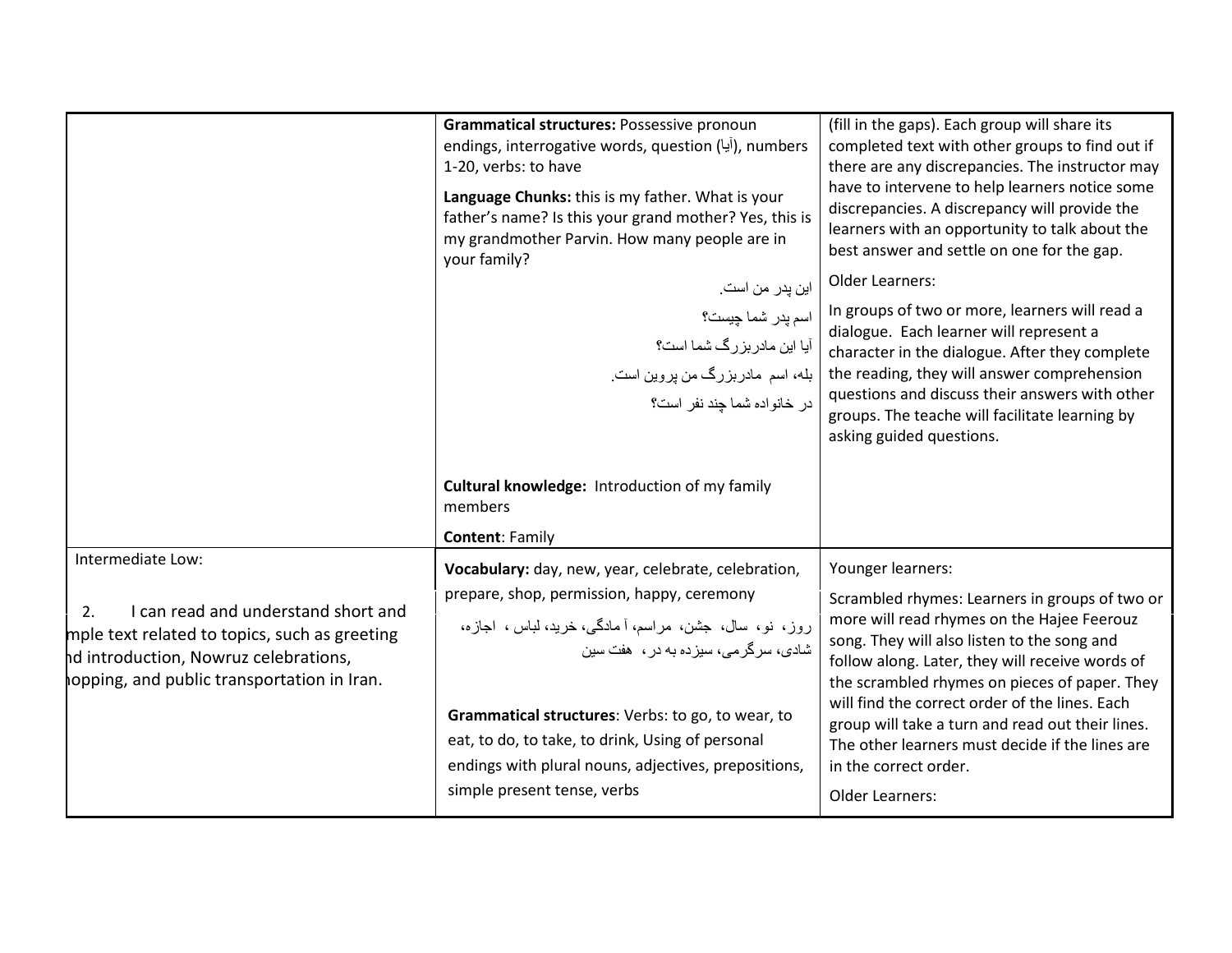|                                                                                                                                                                                                                                                       | رفتن، پوشيدن، خوردن، كردن، شدن، گرفتن، نوشيدن<br>اول، بعد، در أخر<br>Language Chunks: what are you going to wear for<br>Nowruz? I will wear my new clothes. Where do you<br>go for new year? I will go to my aunt's house. She<br>is going to her grandmother's house.<br>برای نوروز چه می پوشید؟<br>من لباس نو مي پوشم.<br>شما درسال نو كجا مي رويد؟<br>من میهمانی به خانه خاله ام می روم.<br>او به خانه مادربزرگش می رود.<br>من به سیزده به در می روم.<br>Cultural knowledge: typical day during Nowruz | Learners in groups of two or more will read a<br>short and simple text, divided into sections,<br>about the history of Nowruz. Each group will be<br>assigned to read different sections of a larger<br>text. The learners will work with other groups<br>to put the sections of the text in the correct<br>order. The learners will read the complete text<br>and talk about its main idea. They will highlight<br>Nowruz's importance as a historical event. The<br>teacher will observe and provide feedback. |
|-------------------------------------------------------------------------------------------------------------------------------------------------------------------------------------------------------------------------------------------------------|-----------------------------------------------------------------------------------------------------------------------------------------------------------------------------------------------------------------------------------------------------------------------------------------------------------------------------------------------------------------------------------------------------------------------------------------------------------------------------------------------------------|------------------------------------------------------------------------------------------------------------------------------------------------------------------------------------------------------------------------------------------------------------------------------------------------------------------------------------------------------------------------------------------------------------------------------------------------------------------------------------------------------------------|
|                                                                                                                                                                                                                                                       | <b>Content: Nowruz</b>                                                                                                                                                                                                                                                                                                                                                                                                                                                                                    |                                                                                                                                                                                                                                                                                                                                                                                                                                                                                                                  |
| <b>Interpersonal Communication fore Reading and Writing</b>                                                                                                                                                                                           |                                                                                                                                                                                                                                                                                                                                                                                                                                                                                                           |                                                                                                                                                                                                                                                                                                                                                                                                                                                                                                                  |
| <b>Novice High:</b><br>I can communicate with friends<br>3.<br>rough short and simple emails and Moodle<br>bstings about very familiar topics, such as<br>eeting and introduction, Nowruz celebrations,<br>opping, and public transportation in Iran. | Vocabulary: name, last name, city, live, work, age,<br>doctor, student, school, class, book, sport, like<br>اسم فامیل، شهر، زندگی، کار، سال، دکتر، شاگرد، مدرسه،<br>كلاس كتاب، ورزش، دوست<br>Grammatical structures: verbs: to live, to study, to<br>like, interrogative words of what, where, who                                                                                                                                                                                                        | Younger learners:<br>Learners will write simple messages (in Persian)<br>to their classmates and provide information<br>about themselves. They will also answer related<br>questions. The learners will then introduce each<br>other to other learners through writing short<br>notes. Other students will read and respond.                                                                                                                                                                                     |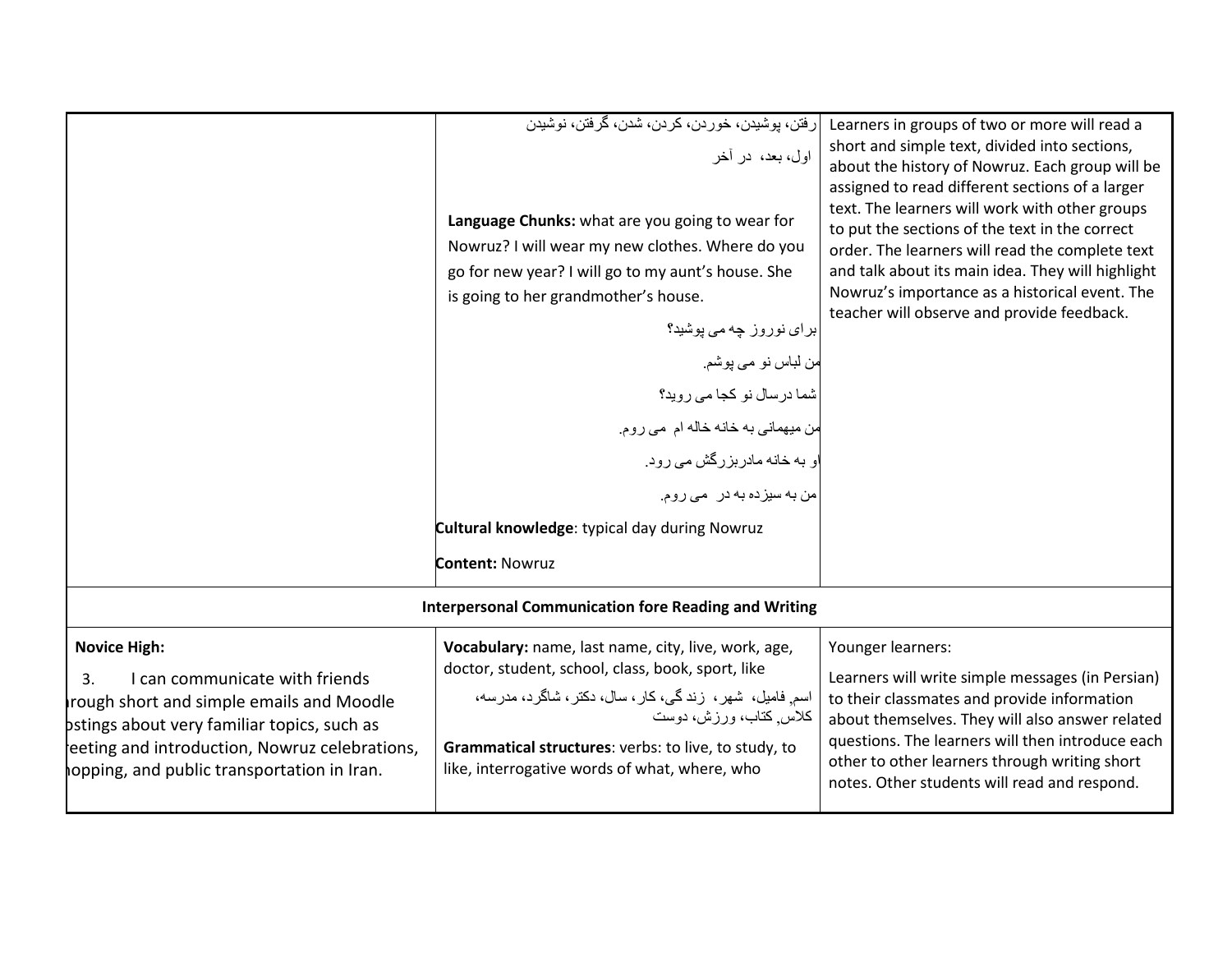|                                            | فعل بودن، داشتن، زندگی کردن، درس خواندن، دوست داشتن                                                        | Older learners:                                                                                                                                |
|--------------------------------------------|------------------------------------------------------------------------------------------------------------|------------------------------------------------------------------------------------------------------------------------------------------------|
|                                            | Language Chunks: In which city do you live? I live in<br>the city of Kerman. What does your dad do? My dad | In groups of two or more, learners will design a<br>set of biographical questions with the teacher's                                           |
|                                            | is a doctor. What grade are you? I am in second<br>grade. What is your favorite sport? I like volleyball.  | supervision. They will write down the answers<br>in simple sentences and report to the class. The<br>teacher will ask guided questions to draw |
|                                            | در کدام شهر زندگی می کنی؟                                                                                  | student's attention to grammatical error, if any.                                                                                              |
|                                            | من در شهر كرمان زندگى مى كنم.                                                                              |                                                                                                                                                |
|                                            | یدر تان چه کار می کند؟                                                                                     |                                                                                                                                                |
|                                            | بدر من دكتر است.                                                                                           |                                                                                                                                                |
|                                            | كلا س چند هستى؟                                                                                            |                                                                                                                                                |
|                                            | من در كلاس دوم هستم.                                                                                       |                                                                                                                                                |
|                                            | كدام ورزش را دوست دارى؟                                                                                    |                                                                                                                                                |
|                                            | من واليبال دوست دارم.                                                                                      |                                                                                                                                                |
|                                            | Cultural knowledge: cultural behaviors associated<br>with greetings                                        |                                                                                                                                                |
|                                            | سلام به بزرگتر ها                                                                                          |                                                                                                                                                |
|                                            | <b>Contents: Introduction</b>                                                                              |                                                                                                                                                |
| <b>Intermediate Low:</b>                   | Vocabulary: shopping, bargain, money, cash, price,<br>fruits: apple, pomegranate, banana, melon, grapes,   | Younger learners:                                                                                                                              |
| 4. I can read and send short and simple    | peach. Vegetables: onion, eggplant, squash, tomato.                                                        | Learners will listen to an audio sample of a                                                                                                   |
| messages to someone about topics such as,  | Clothes: shoes, hat, shirts, pants                                                                         | simple transaction between a customer and a                                                                                                    |
| family, someone's physical appearance, and | خریداری، چانه، پول ،نقد، قیمت،                                                                             | sales clerk. In groups of two, learners will draw                                                                                              |
| Iran 's historical places                  | ميو ه: سيب، انار ، مو ز  ، خر بُز ه، انگو ر ، هلو                                                          | pictures of a customer and shopkeeper and                                                                                                      |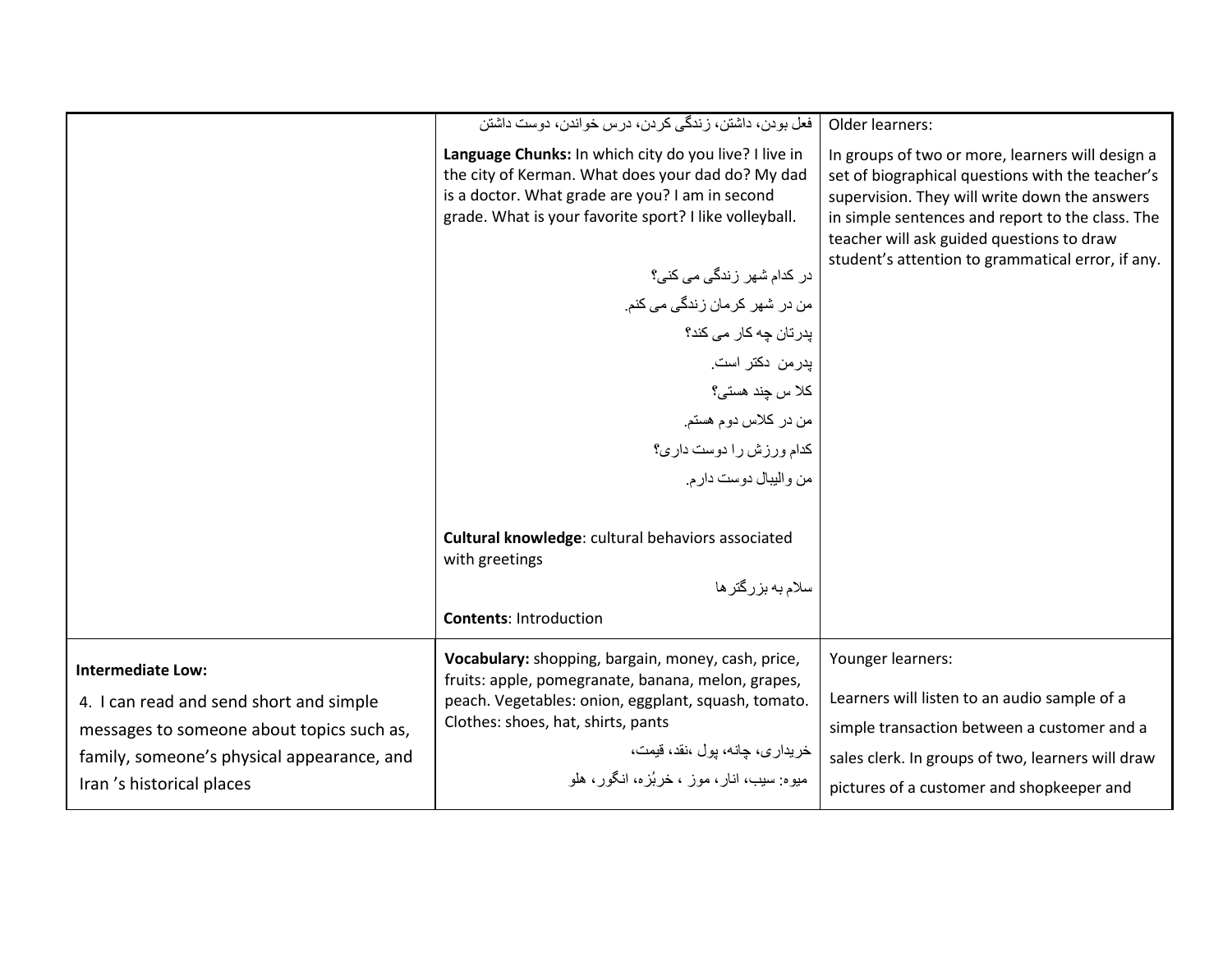|                                                                                           | سبزيجات: پياز ، بادمجان، كدو ، گوجه                                                                                                        | create a dialogue between them, using 3-4                                                         |
|-------------------------------------------------------------------------------------------|--------------------------------------------------------------------------------------------------------------------------------------------|---------------------------------------------------------------------------------------------------|
|                                                                                           | لباس، كفش، كلاه ، بلوز ، شلوار                                                                                                             | simple and short sentences. In the dialogue,                                                      |
|                                                                                           |                                                                                                                                            | they will highlight the steps (price negotiation)                                                 |
|                                                                                           | Grammatical structures: Action verbs: to buy, to                                                                                           | that lead to the final price. Each group will role                                                |
|                                                                                           | have; Negative verbs                                                                                                                       | play their dialogue in front of the class. The                                                    |
|                                                                                           |                                                                                                                                            | teacher will observe and give feedback.                                                           |
|                                                                                           | Language Chunks: bankcard, cash, and negotiate<br>price/bargain. How much is this? This is too<br>expensive! I don't have that much money. | <b>Older Learners:</b>                                                                            |
|                                                                                           | كارت بانكي، پول نقد، چانه زدن                                                                                                              | In groups of two or more, learners will watch a                                                   |
|                                                                                           | قیمت این چند است؟                                                                                                                          | short video clip about price negotiation during                                                   |
|                                                                                           | این خیلی گران است.                                                                                                                         | shopping in Iran. Learners will work together to                                                  |
|                                                                                           | من زياد پول ندار م.                                                                                                                        | write a role-play about the topic. Prompts on<br>different scenarios will be given by the teacher |
|                                                                                           | Cultural knowledge: Negotiating price in Iran                                                                                              | to prevent identical role plays. The learners will                                                |
|                                                                                           | <b>Content: Shopping</b>                                                                                                                   | write a conversation between a customer and a                                                     |
|                                                                                           |                                                                                                                                            | clerk, negotiating an item's price. Learners will                                                 |
|                                                                                           |                                                                                                                                            | present their role-play to the class. The teacher                                                 |
|                                                                                           |                                                                                                                                            | will participate in the play (as a customer/ and                                                  |
|                                                                                           |                                                                                                                                            | sales clerk) to facilitate further learnings.                                                     |
|                                                                                           |                                                                                                                                            |                                                                                                   |
| <b>Presentational Writing</b>                                                             |                                                                                                                                            |                                                                                                   |
| <b>Novice High:</b>                                                                       | Vocabulary: airplane, taxi, bus, car, boat, bicycle,                                                                                       | Younger learners:                                                                                 |
| 5. I can present though Facebook/ or Moodle                                               | driver, pilot, passenger, passengers                                                                                                       | In groups of two or more, learners will read a                                                    |
| posting on topics related to greeting and<br>introduction, Nowruz celebrations, shopping, | هواپیما، تاکسی، اتوبوس، ماشین، کشتی، دوچرخه، راننده ،<br>رانندگی، خلبان ، مسافر ، مسافر ان                                                 | text about public transportation in Iran,<br>supported by images. After they develop some         |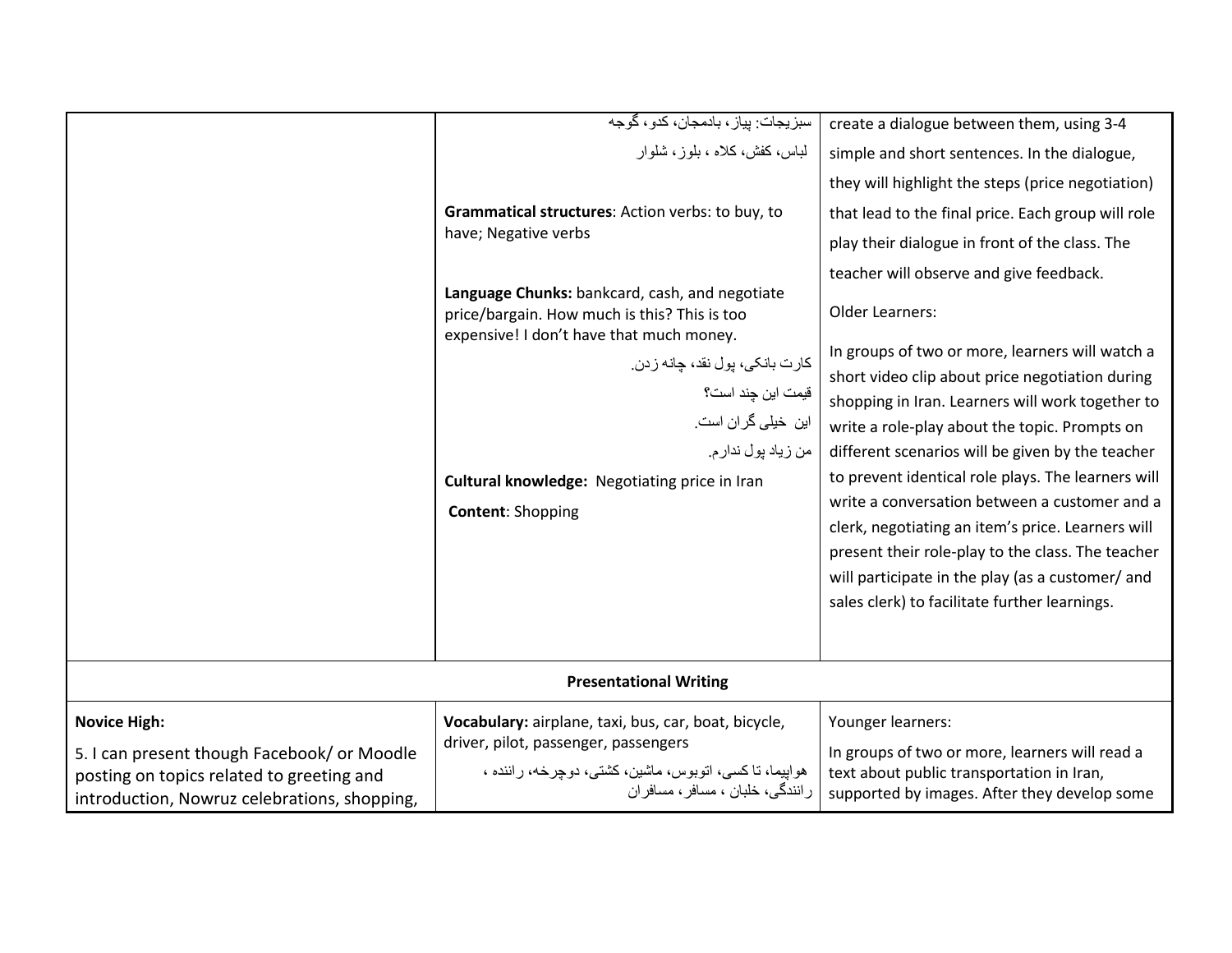| and public transportation in Iran.                                                                                                                               | Grammatical structures: verb: to drive, to travel,<br>prepositions, simple present tense<br>Language Chunks: I fly with airplane. What is this?<br>This is a taxi. That is a bus. Which bus are you going<br>to take? I will go with the buss number 3.<br>با ہواپیما پرواز می کنم<br>این چه وسیله ایی است؟ | knowledge about the topic, they will receive a<br>text with some missing words (each group will<br>receive a different text). The learners will need<br>to complete the text by filling the blanks. They<br>will then meet other groups and present their<br>text to them. The teacher will draw the learners<br>attention indirectly to any areas that need<br>revision.                                                                                               |
|------------------------------------------------------------------------------------------------------------------------------------------------------------------|-------------------------------------------------------------------------------------------------------------------------------------------------------------------------------------------------------------------------------------------------------------------------------------------------------------|-------------------------------------------------------------------------------------------------------------------------------------------------------------------------------------------------------------------------------------------------------------------------------------------------------------------------------------------------------------------------------------------------------------------------------------------------------------------------|
|                                                                                                                                                                  | این تاکسی است.<br>أن اتوبوس است.<br>شما با كدام اتوبوس مى روى؟<br>من با اتوبوس شماره ۳ می روم.<br>Cultural knowledge: Use of public transportations in<br>Iran<br><b>Content: Transportation</b>                                                                                                            | Older learners:<br>Learners in groups of two or more will receive a<br>list of modes of public transportation. Learners<br>will write a plan on how they will travel from<br>their house (in USA) to their relative's house (in<br>Iran). They will try to find the most economical<br>and convenient options. Learners will present<br>their travel plans to the class. The teacher will<br>observe and provide feedback.                                              |
| Intermediate Low:<br>6. I can write simple messages about<br>familiar topics such as, family,<br>someone's physical appearance, and<br>Iran's historical places. | Vocabulary: country, city, history, ancient, famous,<br>park, garden, house, museum, building, site seeing,<br>green, pretty.<br>کشور،شهر، تاریخ، قدیم، مشهور، بارک، باغ، خانه، موزه،<br>ساختمان، جاهای دیدنی، سر سبز ، ز بیا<br>Grammatical structures: adjectives, prepositions,<br>verbs                 | Younger learners:<br>Learners will receive a picture of a historical<br>place, about which they will be asked to write<br>In groups of two, learners will write 2-3<br>sentences about the picture. They will share<br>their sentences with other groups to develop<br>better understanding about the picture.<br>Learners will post their writings on the<br>classroom wall for other learners to read. They<br>will also answer related questions.<br>Older learners: |
|                                                                                                                                                                  | Language Chunks: this building is old. Is this garden                                                                                                                                                                                                                                                       |                                                                                                                                                                                                                                                                                                                                                                                                                                                                         |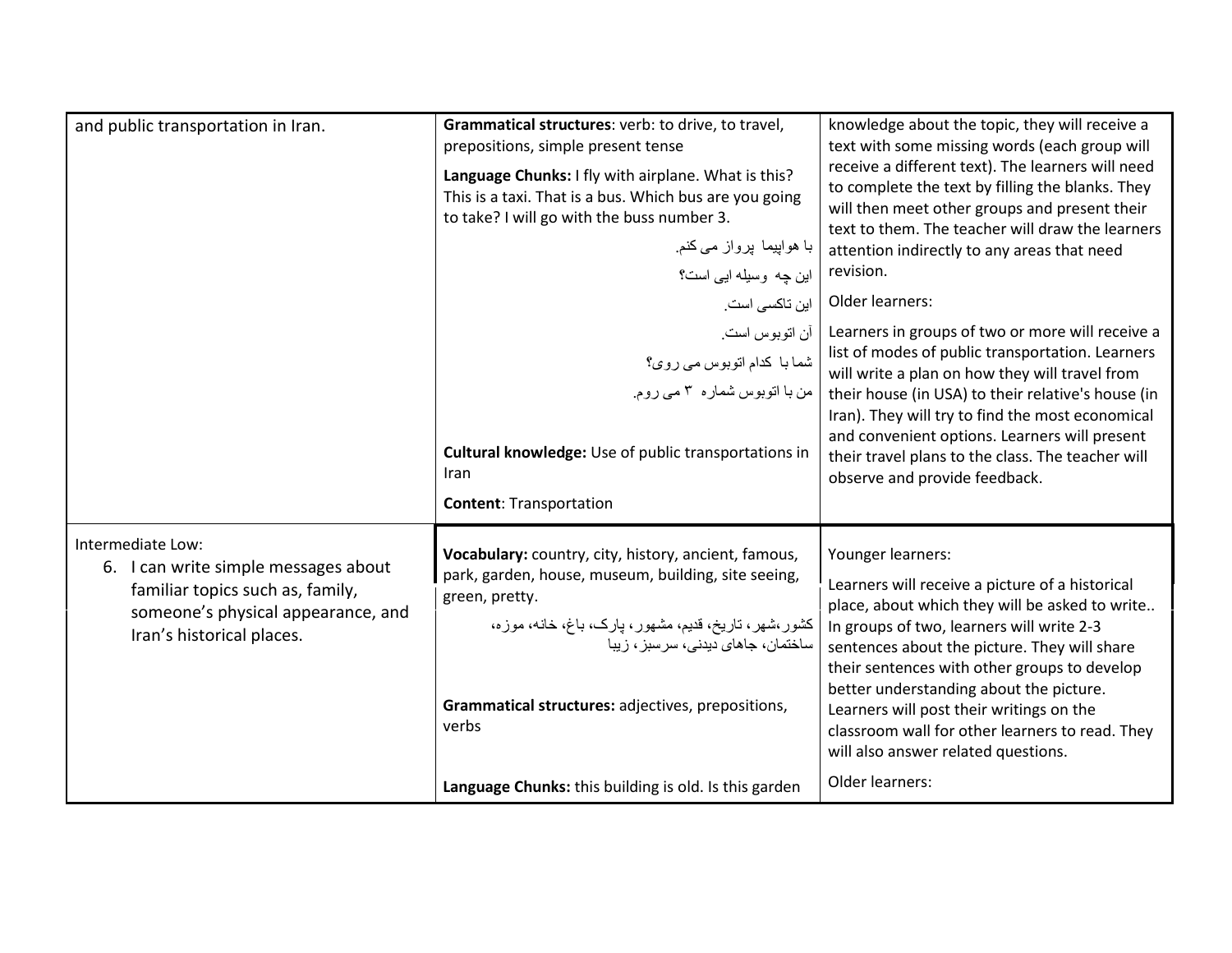| famous? Yes, this garden is very famous. This house                                 | In groups of two, learners will choose a famous      |
|-------------------------------------------------------------------------------------|------------------------------------------------------|
| is very famous.                                                                     | historical place in Iran (i.e. Eram Garden or        |
|                                                                                     | Garden of paradise in shiraz). They will conduct     |
| این ساختمان قدیمی است <sub>.</sub><br>آیا این باغ مشهور است؟                        | a research using tablets/computers. They will        |
|                                                                                     | print pictures and write about the selected          |
| بله این باغ بسیار مشهور است <sub>.</sub><br>  این خانه بسیار معروف است <sub>.</sub> | place and create a poster. Learners will present     |
|                                                                                     | their posters about famous historical places in      |
|                                                                                     | Iran and inform their peers about it, using          |
|                                                                                     | simple and short sentences. They will name the       |
|                                                                                     | place, identify its location, the year it was built, |
|                                                                                     | significance, etc. In order to spark students'       |
| Cultural knowledge: Historical places in Iran                                       | curiosity about the historical places, the teacher   |
| <b>Content: Description of place (Historical)</b>                                   | will ask guided/planned questions.                   |
|                                                                                     |                                                      |
|                                                                                     |                                                      |

You may add additional rows as necessary.

Materials & Other Resources

Describe the primary resources that you plan to use for the program. Be specific so that these resources can be shared with other programs.

|--|

Daily Schedule

 Describe the typical daily schedule for a participant. Consider how to create a program day that creates a blend different types of activities and learning experiences throughout the day. You may add additional rows as necessary.

| TIME FRAME                                           | <b>ACTIVITY</b>                                        |
|------------------------------------------------------|--------------------------------------------------------|
| 9:00 - 10:20 (Speaking and Listening Comprehensions) | Please refer to the Speaking and Listening Curriculum. |
| $10:20 - 10:30$                                      | <b>Break</b>                                           |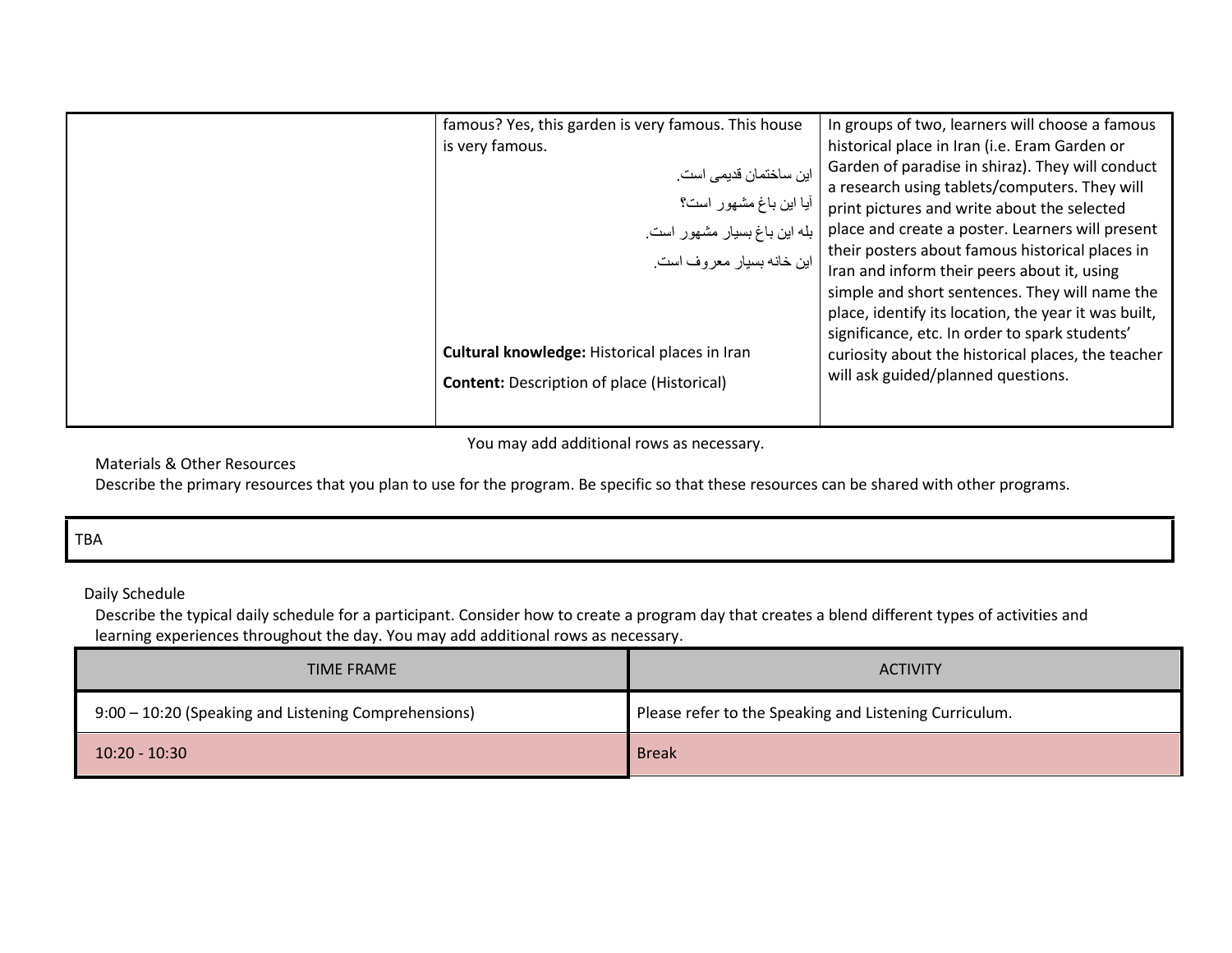| $10:30 - 10:40$ | Opening activates: Instructor will review homework and introduce the<br>objectives of the day (daily schedule will vary).                                                                                                                                                                                                                                                                                                      |
|-----------------|--------------------------------------------------------------------------------------------------------------------------------------------------------------------------------------------------------------------------------------------------------------------------------------------------------------------------------------------------------------------------------------------------------------------------------|
| $10:40 - 12:00$ | Learning Episodes 1-4 (20 minutes each): Learners will be learning the new<br>lesson through interpersonal, interpretive and presentational modes of<br>communication, such as: reading and writing words and sample texts,<br>matching activities, preparing pictures caption, etc. The teacher will conduct<br>a formative assessment throughout the lesson. He/she will use recasting to<br>correct learners' pronunciation |
| $12:00 - 1:00$  | Lunch: Learners will take lunch break with their instructors to further<br>immerse in the culture.                                                                                                                                                                                                                                                                                                                             |
| $1:00 - 1:40$   | Learning Episodes 1-2 (20 minutes each):<br>Opening activates: Learners will watch authentic Persian children movie.<br>Learners will watch Persian authentic movies and discuss their undressing<br>through small group discussions.                                                                                                                                                                                          |
| $1:40-2:00$     | Learning Episode 3 (20 minutes):<br>Learners will preform cultural performance such as Persian national dance,<br>songs and plays.                                                                                                                                                                                                                                                                                             |
| $2:00 - 2:10$   | <b>Break</b>                                                                                                                                                                                                                                                                                                                                                                                                                   |
| $2:10 - 2:50$   | Learning Episodes 1-2 (20 minutes each):<br>Opening activates: Under the teacher supervision learners will use different<br>technology to review and practice daily materials learned in the class. They<br>will use the following software:                                                                                                                                                                                   |